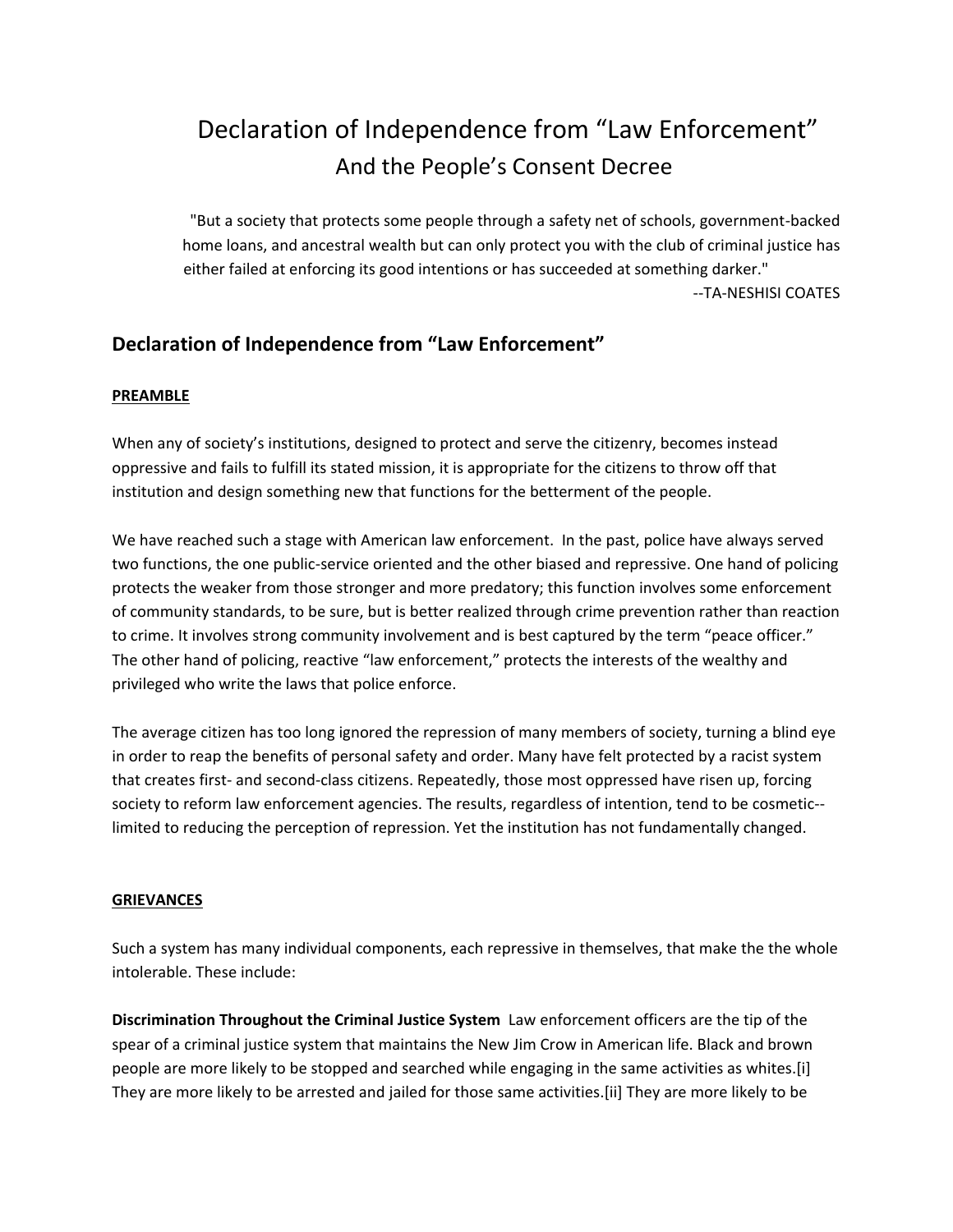tried and convicted, and sentenced to harsher penalties.[iii] These injustices start with the casting of a police net which is designed to target people of color.

**Vehicle & Pedestrian Stops** Black and brown people are disproportionately stopped by police while driving or walking. They are searched more often though less likely to be found with contraband. [iv] People of color are more likely to be shot and killed by police[v] in situations where whites are afforded a peaceful resolution. These facts are beyond dispute, backed by government and academic studies too numerous to enumerate.

**The School to Prison Pipeline** Law enforcement officers in schools have criminalized youth of color, turning educational settings for these students into arrest-and-incarcerate factories.[vi] At the same time, policies such as "hot-spot policing" have criminalized these children's entire communities rather than targeting individual wrong-doers.

**SWAT, Militarization & Surveillance** For decades, but especially since Sept 11, 2001, police have increasingly militarized. Defense department contractors have profited by designing programs whereby military equipment is passed to local police. SWAT teams have proliferated and have expanded their missions to include militarized arrests for minor drug crimes. Military armored vehicles and frequent use of teargas have become common responses to police-induced civil unrest. "Intelligence-led policing" has replaced "community policing" as the guiding philosophy; with that change has come the imposition of mass surveillance in the form of street cameras and surveillance hubs named Real Time Intelligence Centers and evolved from their progenitors in Iraq and Afghanistan.[vii]

**Ferguson** This militarized response was evident in the response to the Ferguson, Missouri uprising in August 2014, but the other disparities outlined here are also endemic to Ferguson. Black people in Ferguson are 1.34 times more likely to be stopped in their vehicles and 2.07 times more likely to have their vehicles searched, but are 26% less likely to be found with contraband than whites.[viii] Ferguson PD engages in a pattern of unconstitutional pedestrian stops without reasonable suspicion, abuses the "Failure to Comply" law, and uses the African American community as a revenue source to fill city coffers. Some charges and practices (Walking in Roadway, Failure to Comply, use of force, canine bites) are used almost exclusively against Blacks.[ix]

#### **A NEW ERA OF PUBLIC SAFETY**

It is time to envision and create new institutions to promote the public safety and welfare. Our vision must be transformative, with the power to radically alter the current desperate state of affairs. Even the old phrase of "peace officer" may not encompass the various roles of those who keep the peace in a new era.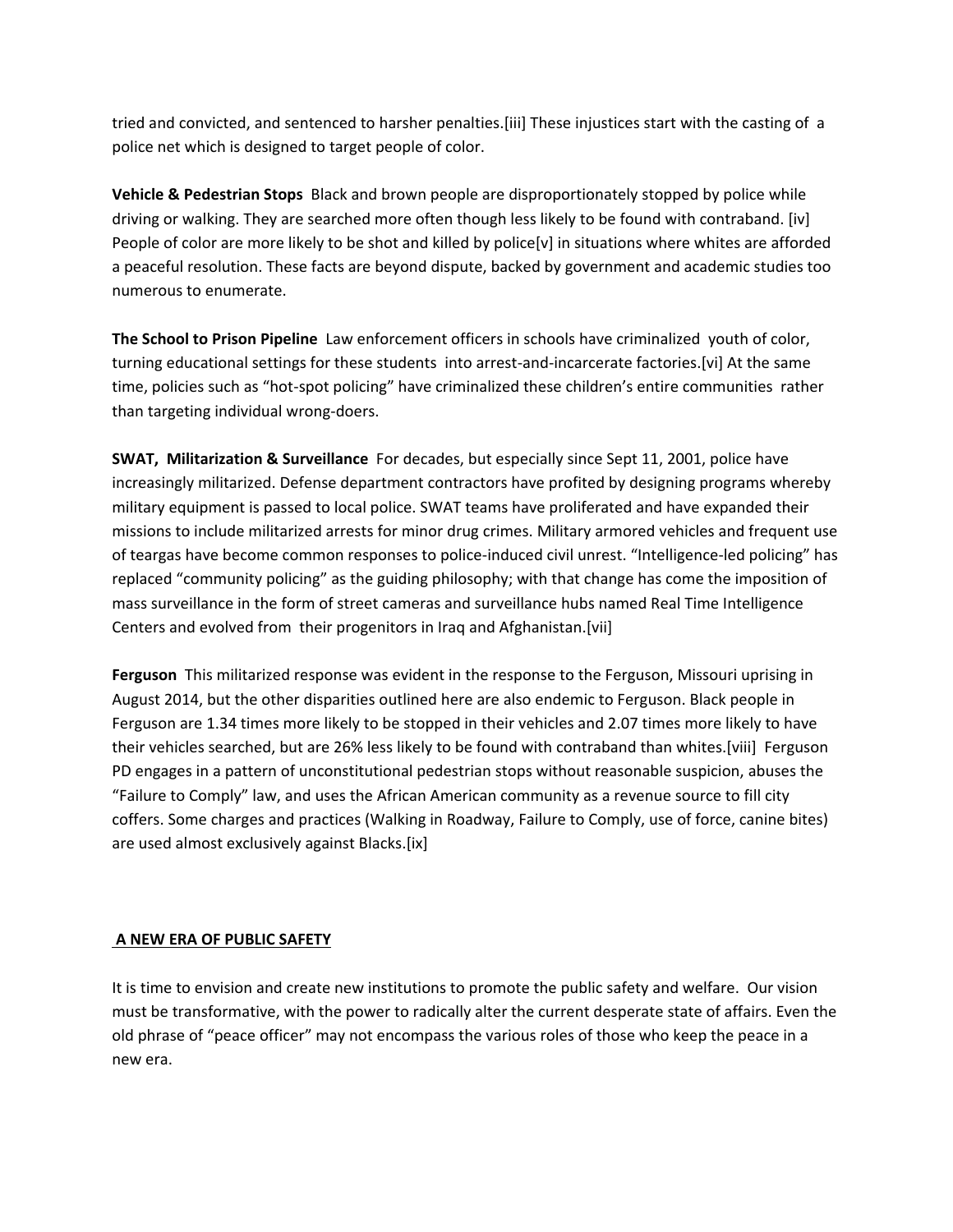**Peacekeepers** We envision therefore, peacekeepers whose primary skills involve mediation and problem solving. Organized according to a non-military model as befits their new role, the institutions governing peacekeepers should grow organically from the communities they serve.

Peacekeepers need to be members of the neighborhoods where they work. Their first priority is to help neighbors in conflict with each other find workable and long-lasting solutions to problems. To that end, they focus on identifying problems and calling upon the most-suitable governmental and private agencies that can work together to assist neighborhoods in solving problems.

**Cooperative Partnerships & Interventions** Some problems may require primary intervention by mental health experts. Others might involve restorative justice programs and still others might be solved through better street lighting or other government services.

In every case, our public and private institutions must be transformed to promote co-operative partnerships between them. Underlying all these institutions must be the understanding that public safety is more than crime-busting—that social, political and economic health for everyone is vital to the safety of each of us. Arrests and use of force must be an extreme last resort, only utilized when there is probable cause to believe that the public's physical safety will be harmed otherwise.

**Transparency & Accountability** These same institutions, and the individuals within them, must be transparent and accountable. Activities and interventions by all agencies should be clearly documented, presented in understandable formats and widely disseminated. An informed and engaged community can then be directly involved in setting policy, hiring and firing, and review of individual peacekeeping activities to guarantee that peacekeeping is functioning in the community interest.

**Anti-Bias Lens** All policy must be viewed through an anti-bias framework and lens. To finally create a reality of equal justice for all, we must undo centuries of damage. Every policy or procedure must be formally evaluated to judge any potential disparate impact on communities and individuals from oppressed races, ethnic or religious background, sexual orientation or identity, and disabilities. Those same policies and practices, and individual practitioners, must be audited regularly to insure fair and impartial treatment.

**Mutual Concern** Finally, the community must take a greater role in serving and protecting itself. Neighbors need to participate in helping peacekeepers identify and solve community problems. Neighborhood Watch programs need to cease being the eyes and ears of law enforcement and take on the meaning of neighbors watching out in all respects for each other. In this way, mutual concern could replace the watchful eye of mass surveillance. Our existing social networks must be the primary vehicles for communities healing themselves.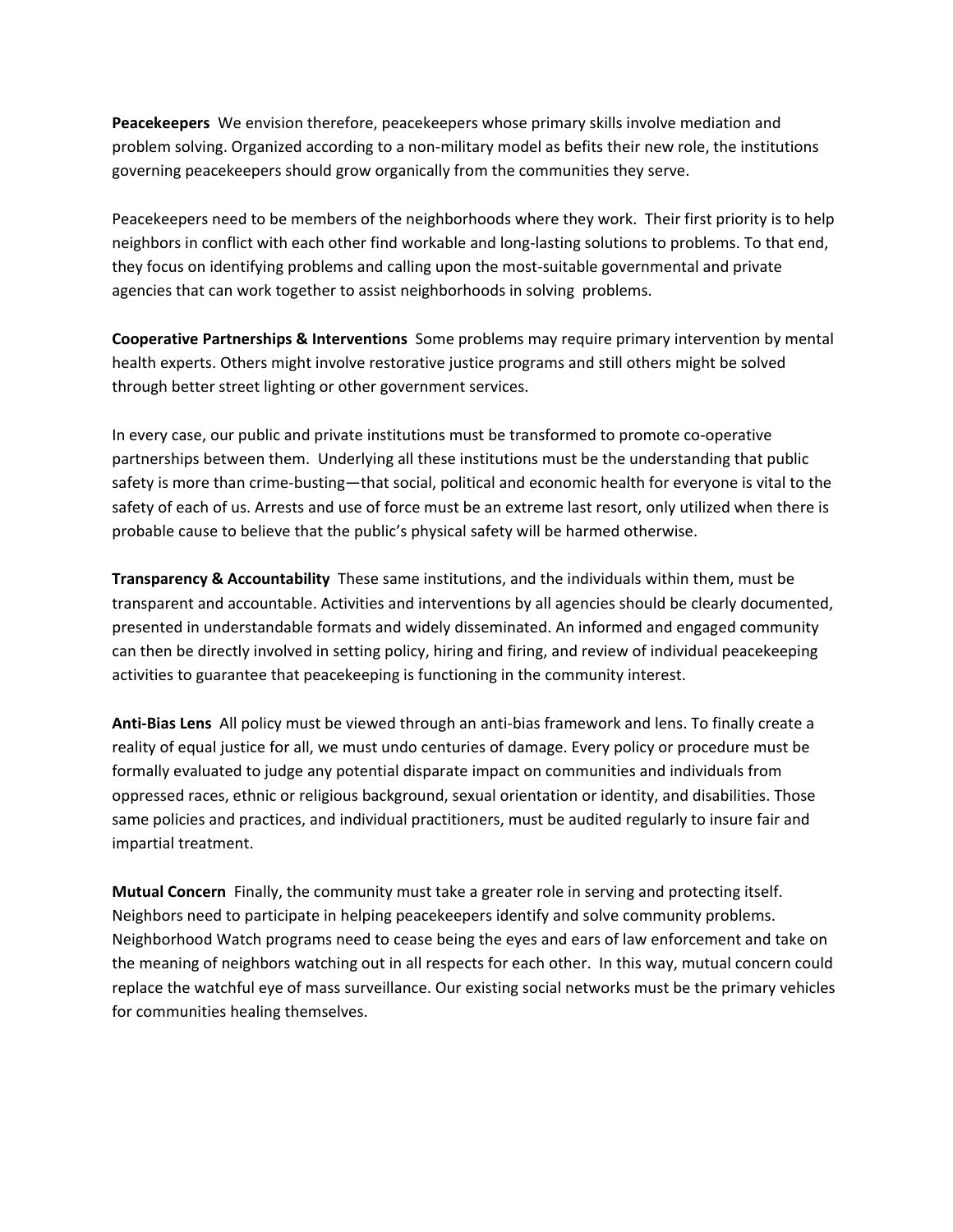## **The People's Consent Decree**

No call for radical transformation like the one above can responsibly envision such sweeping changes without laying out a roadmap for achieving those ends. The changes envisioned above cannot happen immediately or by decree; we must grow our society from what it is now to what we want it to be. We must evolve into revolutionary change. We must move steadily from policing to peacekeeping.

To that end, police reform policies must be chosen for their ability to advance us toward our vision. Our People's Consent Decree for Ferguson, Missouri and similar situations around the nation would prioritize:

**Community Empowerment & Accountability** First and foremost, we call for changes that empower the community, creating opportunities for direct involvement in decision-making. These include civilian oversight boards, civilian police commissions with the ability to set policy, affect discipline etc, and citizen representation on use of force review boards, hiring and firing boards, and more. These boards and committees should be selected in the manner that each community deems fitting to achieve democratic representation.

Accountability needs to begin before consent decree changes are implemented. Community participation in consent decree negotiations is integral to its success. Just as crucial are a strong community role in choosing an independent monitor to oversee the implementation of the consent decree, and a Community Police Commission to work with the monitor in overseeing that implementation.

**Problem-Solving Policing** We call for changes that begin to transform the role of officers from law enforcement to problem-solving. Such changes must also be supported by complementary changes to hiring, training, promotion criteria and more to support the changed role of officers. Furthermore, changes must include not only "problem-solving policing" but also "problem-solving government."

**New Training for a New Approach** We call for training requirements that emphasize problem-solving, procedural justice, de-escalation and tactical retreat techniques, use of force as a last resort, and a racial lens applied to all analyses to achieve recognition and control of implicit bias for individuals and institutions. Those most affected must be involved in the training, there must be a practice of ongoing audits to catch lapses from standards in the field, and supervisors must be trained to spot problems in these areas.

**Documentation** We call for documentation of police/community interactions with the purpose of stopping implicit bias, discrimination of minority, disabled or LGBTQ persons, recognition of sexual identity as perceived by the individual and a prohibition against the use of pretextual stops to determine immigration status. This documentation should exist in written form capturing the details of stops,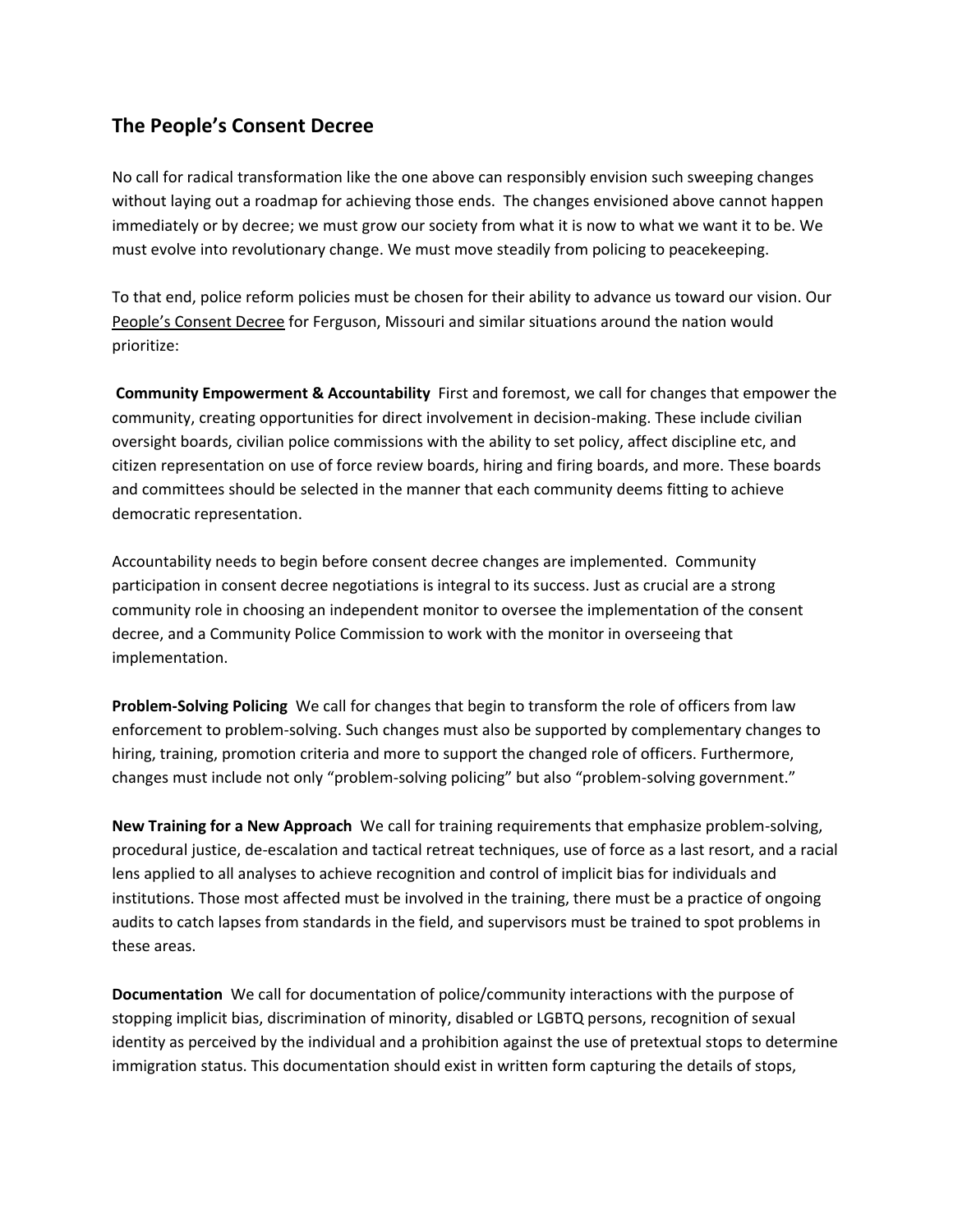signed consent for consent searches, and body or dashboard cameras if those cameras are accompanied by policies such as those outlined [here.](http://www.dronefreestl.org/?p=688)

There is further need for internal departmental documentation such as "early intervention systems," incorporating best practices for such systems, so that officer stress or misconduct is caught and corrected at the first opportunity.

**De-Militarization** We call for an end to programs that feed militarized equipment to police departments, militarized tactics for crowd control, the use of SWAT teams for anything other than the most extreme circumstances, severe limitations on government-controlled or government-used street cameras or other equipment for mass surveillance and an end to the para-military command structure of police departments.

## **Footnotes**

.

[i] For example, Missouri Attorney General's 2014 Vehicle Stop Report: Blacks were75% more likely than Whites to be stopped and 73% more likely to be searched.

[ii] "The War on Marijuana in Black and White" ACLU 2013 "Marijuana use is roughly equal among Blacks and whites, yet Blacks are 3.73 times as likely to be arrested for marijuana possession."

"Created Equal: Racial and Ethnic Dispatities in the US Criminal Justice System Hartney and Vuong 2009[iii] "Overall, the rates at which African Americans were arrested were 2.5 times higher than the arrest rates for Whites." (page 3)

[iii] Ibid. "some of the factors influencing court processing decisions, including where police choose to focus their surveillance and in which cases they decide to make a formal arrest, which cases prosecutors choose to pursue and under which charges, when judges allow pretrial release and under what conditions, what agreements prosecutors and defense attorneys reach regarding pleas, and, finally, the judge and jury's decisions on guilt or innocence and sentencing." (page 7) and "African Americans were more likely to be sentenced to prison and less likely to be sentenced to probation than Whites. • The average prison sentence for violent crime was approximately one year longer for African Americans than for Whites. • African Americans were convicted for drug charges at substantially higher rates than those for Whites." (page 3)

[iv] Missouri Attorney General's 2014 Vehicle Stops Report: Whites "Contraband hit rate" is 26.87%; Blacks' is 21.39%.